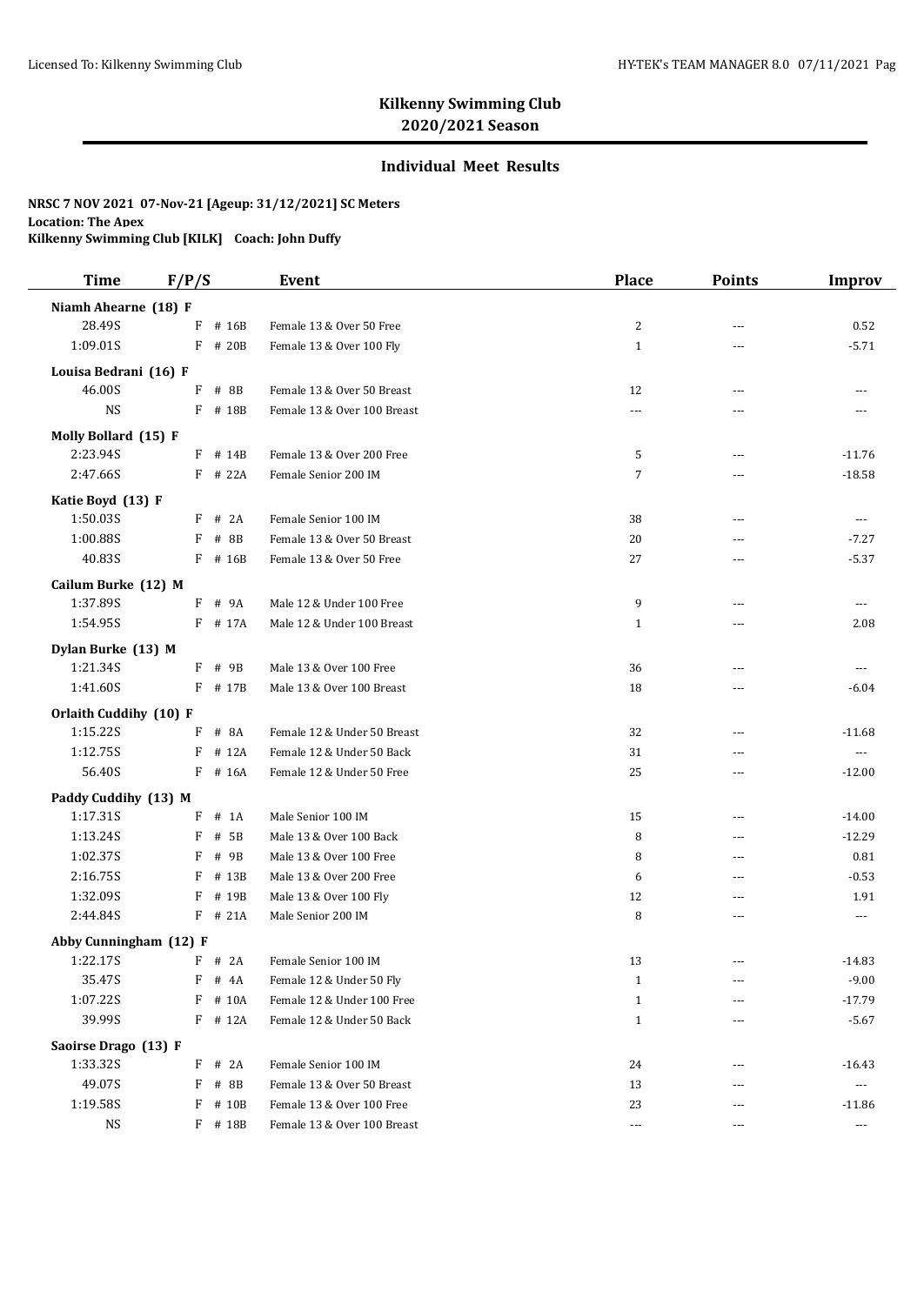# **Kilkenny Swimming Club 2020/2021 Season**

### **Individual Meet Results**

### **NRSC 7 NOV 2021 07-Nov-21 [Ageup: 31/12/2021] SC Meters Location: The Apex**

**Kilkenny Swimming Club [KILK] Coach: John Duffy**

| <b>Time</b>                 | F/P/S       | Event                        | <b>Place</b>   | <b>Points</b>  | Improv               |
|-----------------------------|-------------|------------------------------|----------------|----------------|----------------------|
| Robert English (19) M       |             |                              |                |                |                      |
| 1:44.67S                    | F<br>$#$ 1A | Male Senior 100 IM           | 37             | ---            | 6.29                 |
| 1:44.07S                    | F<br># 5B   | Male 13 & Over 100 Back      | 19             | $\overline{a}$ | 9.47                 |
| 1:28.70S                    | F<br># 9B   | Male 13 & Over 100 Free      | 40             | ---            | 4.29                 |
| 2:06.60S                    | F<br># 17B  | Male 13 & Over 100 Breast    | 21             | ---            | $\sim$ $\sim$ $\sim$ |
| 1:56.70S                    | F<br># 19B  | Male 13 & Over 100 Fly       | 14             | ---            | 12.59                |
| Sam Kealy (12) M            |             |                              |                |                |                      |
| 57.75S                      | # 7A<br>F   | Male 12 & Under 50 Breast    | 9              | ---            | $-10.87$             |
| 1:40.44S                    | F<br># 9A   | Male 12 & Under 100 Free     | 11             | ---            | $-33.62$             |
| 49.19S                      | F<br># 15A  | Male 12 & Under 50 Free      | $\overline{4}$ | ---            | 3.51                 |
| 2:05.18S                    | F<br># 17A  | Male 12 & Under 100 Breast   | 2              | ---            | ---                  |
| Laura Kenna (12) F          |             |                              |                |                |                      |
| 1:38.07S                    | F # 6A      | Female 12 & Under 100 Back   | $\overline{4}$ | ---            | ---                  |
| 1:32.54S                    | # 10A<br>F  | Female 12 & Under 100 Free   | 16             | ---            |                      |
| 2:00.99S                    | F # 18A     | Female 12 & Under 100 Breast | 10             | ---            |                      |
| Alexandra Kolomiyets (13) F |             |                              |                |                |                      |
| 1:27.76S DQ                 | $F$ # 2A    | Female Senior 100 IM         | $\sim$ $\sim$  | ---            |                      |
| 44.43S                      | F<br># 8B   | Female 13 & Over 50 Breast   | 10             | ---            | $-4.01$              |
| 1:27.73S DQ                 | F # 10B     | Female 13 & Over 100 Free    | $\overline{a}$ | ---            | $\ldots$             |
| Lili Markey (14) F          |             |                              |                |                |                      |
| 1:19.43S                    | F<br># 6B   | Female 13 & Over 100 Back    | 4              | $\overline{a}$ | $-0.57$              |
| 39.89S                      | F<br>$#$ 8B | Female 13 & Over 50 Breast   | 2              | ---            | $-1.46$              |
| 30.47S                      | F<br># 16B  | Female 13 & Over 50 Free     | 6              | ---            | $-2.99$              |
| 2:47.20S                    | F<br># 22A  | Female Senior 200 IM         | 6              | ---            | 0.27                 |
| Oisin Marry (15) M          |             |                              |                |                |                      |
| 1:15.05S                    | F<br>$#$ 1A | Male Senior 100 IM           | 13             | ---            | $-0.20$              |
| 1:04.86S                    | F<br># 9B   | Male 13 & Over 100 Free      | 12             | ---            | $-0.71$              |
| 1:11.73S                    | F # 19B     | Male 13 & Over 100 Fly       | $\mathbf{1}$   | $---$          | $-34.18$             |
| Sam Mc Aviney (12) M        |             |                              |                |                |                      |
| 1:47.56S                    | F<br># 1A   | Male Senior 100 IM           | 38             | ---            | $-21.16$             |
| 50.11S                      | # 3A<br>F   | Male 12 & Under 50 Fly       | ---            | ---            | $-11.02$             |
| 1:34.27S                    | F<br># 9A   | Male 12 & Under 100 Free     | 6              | ---            | $\scriptstyle\cdots$ |
| Ross Murray (12) M          |             |                              |                |                |                      |
| 51.83S                      | F<br># 7A   | Male 12 & Under 50 Breast    | 4              |                |                      |
| 49.79S                      | $F$ # 11A   | Male 12 & Under 50 Back      | 4              |                |                      |
| Lucy O'Connell (14) F       |             |                              |                |                |                      |
| 1:49.37S                    | F<br># 2A   | Female Senior 100 IM         | 37             | ---            |                      |
| <b>NS</b>                   | F<br># 6B   | Female 13 & Over 100 Back    | ---            | ---            |                      |
| 1:37.00S                    | F<br># 10B  | Female 13 & Over 100 Free    | 36             | ---            |                      |
| 1:53.94S                    | F # 18B     | Female 13 & Over 100 Breast  | 23             | ---            |                      |
| Jane O'Connor (10) F        |             |                              |                |                |                      |
| 59.22S DQ                   | # 8A<br>F   | Female 12 & Under 50 Breast  | $\overline{a}$ | ---            |                      |
| 56.27S                      | F<br># 12A  | Female 12 & Under 50 Back    | 19             |                |                      |
| 46.46S                      | F # 16A     | Female 12 & Under 50 Free    | 14             | $\cdots$       | ---                  |